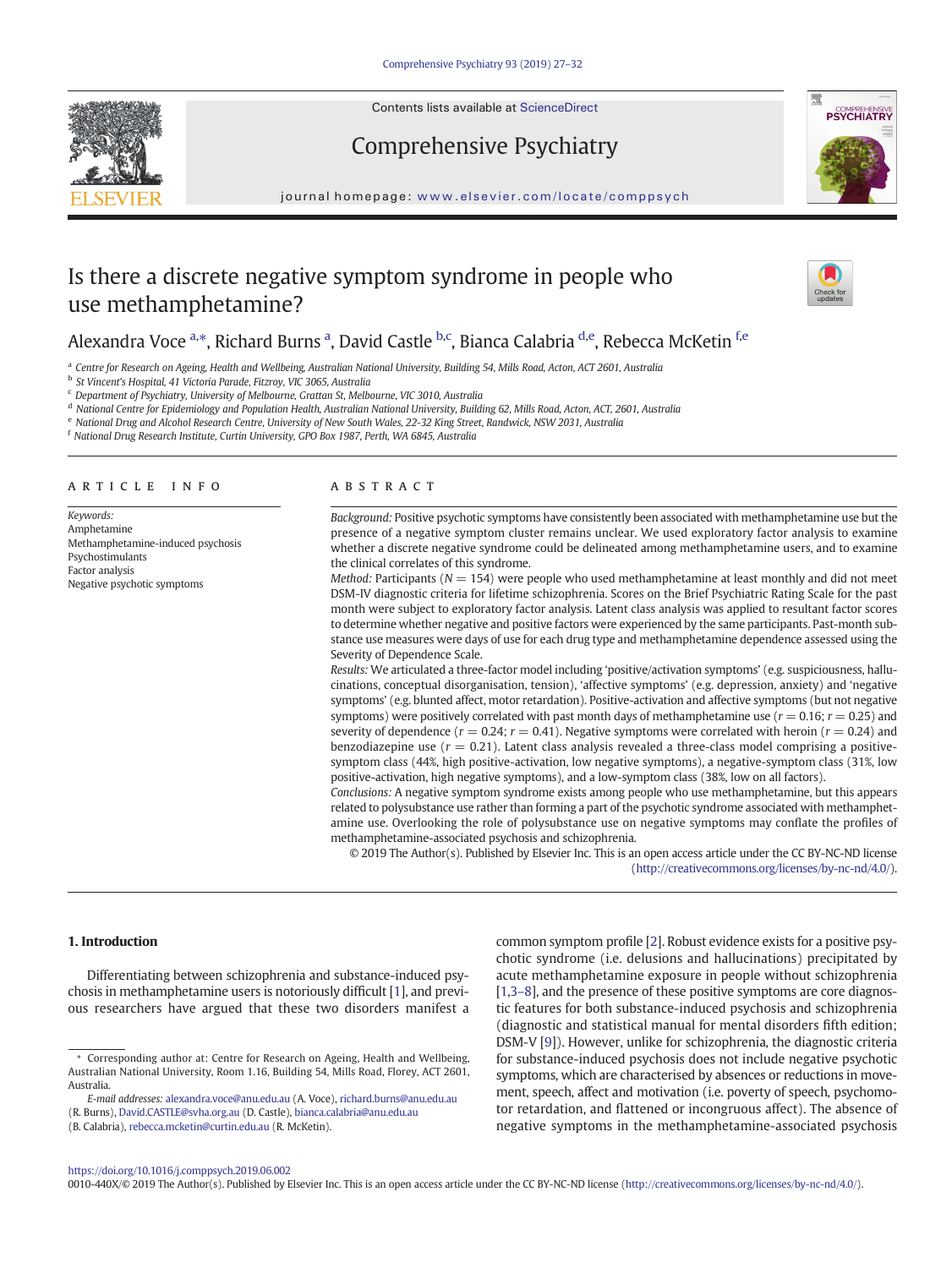may be a potentially crucial point of distinction from schizophrenia. However, the literature has been mixed regarding the relationship between methamphetamine use and negative psychotic symptoms.

A recent systematic review [[7](#page-4-0)] found that  $\leq$ 20% of studies examining the symptom profile of methamphetamine-associated psychosis report negative symptoms. In the studies that do report negative symptoms, the prevalence rate is typically 20% - 26% of patients [[8,10](#page-4-0)]. However, McKetin et al. [[6](#page-4-0)] examined psychiatric symptom exacerbation associated with methamphetamine use and found no evidence for a negative psychotic syndrome. This suggests that negative symptoms are not acutely precipitated by methamphetamine use but may instead result from various confounding factors occurring in this population. This may include the primary or secondary effects of other substances, notably antipsychotic medication use [\[11\]](#page-4-0), or methamphetamine-related depression which can manifest as affective blunting and social withdrawal [\[12](#page-4-0)]. These hypotheses have not been tested empirically in the methamphetamine user population.

A lack of association between acute methamphetamine use and negative symptoms is supported by the schizophrenia literature. A systematic review of 32 experimental studies involving the administration of psychostimulants in people with schizophrenia indicated that whilst positive symptoms increased in 30–70% of patients, negative symptoms typically decreased or remained stable [\[13](#page-4-0)]. Accordingly, neurobiological studies of schizophrenia indicate increased dopamine in the striatum occurs with the emergence of positive symptoms, whereas negative symptoms have been associated with reductions in dopamine, particularly in mesocortical tracts [\[14](#page-4-0),[15\]](#page-4-0). Although this research focuses on individuals with schizophrenia, it suggests that the surge of dopamine released during acute methamphetamine exposure would likely result in a symptom profile characterised by positive – rather than negative – psychotic symptoms.

The current study aimed to determine whether a discrete negative symptom syndrome exists in the psychiatric profile of methamphetamine users who did not meet diagnostic criteria for schizophrenia, and to understand how this syndrome relates to methamphetamine use. Exploratory factor analysis of current psychiatric symptoms was used to identify whether a negative symptom syndrome exists in this population. We then examined whether the derived factors were associated with measures of methamphetamine and other substance use, familial morbidity for psychotic disorders, and other sociodemographic risk factors for psychosis (e.g., younger age, male gender, and immigration). Latent class analysis was then used to identify subgroups of participants based on their scores across the derived factors.We hypothesised that if negative symptoms are part of an acute methamphetamineassociated psychosis syndrome then we would expect that same group of people who experience negative symptoms would also experience positive psychotic symptoms, and that these syndromes would both be correlated with methamphetamine use.

#### 2. Method

#### 2.1. Procedure

Participants were recruited in Canberra, Australia, through word-ofmouth, online and print media advertisements, and flyers placed at needle and syringe programs and on public notice boards. Inclusion criteria were use of methamphetamine on at least six occasions over the past 6 months and being at least 18 years of age. To measure typical patterns of substance use in the past month, participants were excluded if they had been incarcerated, hospitalised or in residential drug treatment during the month prior to interview. All participants were volunteers who provided informed consent and were reimbursed AU\$40 for their time and travel expenses. Interviews were one-hour in duration and were conducted in public locations convenient to the participant (e.g., cafes, shopping malls). The study was approved by the Australian National University's Human Research Ethics Committee.

Participants were excluded from analyses if they (i) had not used methamphetamine in the past month ( $n = 10$ ), (ii) met the DSM-IV diagnostic criteria for lifetime schizophrenia ( $n = 20$ ) assessed using the Composite International Diagnostic Interview (CIDI [\[16\]](#page-4-0)), or (iii) had missing data on the Brief Psychiatric Rating Scale (BPRS [[17\]](#page-4-0)) or the CIDI ( $n = 6$ ). The CIDI module did not measure negative and disorganised symptoms (DSM-V criteria A3-A5 for schizophrenia), and did not screen for bipolar disorder or schizoaffective disorder (DSM-V criteria D for schizophrenia).

#### 2.2. Measures

#### 2.2.1. Psychiatric symptoms

Psychiatric symptoms in the past month were assessed using the BPRS, in which symptom severity is rated from (1) "not present" to (7) "extremely severe" [\[17](#page-4-0)]. A selection of interviews was audiotaped, with consent the participants ( $n = 21$ ), and rated by a second interviewer (R.M) to calculate interrater reliability. Cohen's kappa values were at an acceptable level for all symptoms other than elevated mood and bizarre behaviour  $(0.40)$  [\[18\]](#page-4-0), and therefore these items were excluded from analyses. After excluding elevated mood and bizarre behaviour, interrater agreement for categorical ratings of psychiatric symptoms was substantial (kappa  $= 0.69$ , range  $= 0.44 - 0.90$ ).

#### 2.2.2. Substance use and other measures

Self-reported days of use in the past four weeks was assessed for methamphetamine, alcohol, tobacco, heroin, other opioids, cocaine, ecstasy, cannabis, other hallucinogens, inhalants, benzodiazepines, antidepressants, and antipsychotic medication ("How many days have you used [substance] in the past month?"). Other measures of methamphetamine use included age of first use and dependence in the past month. Dependence was defined as a score of 4 or greater on the Severity of Dependence Scale (SDS [\[19](#page-4-0)]), which yields 71% sensitivity and 77% specificity against a DSM-IV diagnosis of severe amphetamine dependence [[20\]](#page-4-0). Demographic measures included age in years, sex, years of education, employment status, and current living arrangement. Family history of psychiatric illness was measured using adapted modules from the Diagnostic Interview for Psychosis (DIP [[21](#page-5-0)]).

#### 2.3. Statistical analyses

Factor analysis and latent class analysis were conducted in MPlus version 7.2 [\[22](#page-5-0)]. Exploratory factor analysis was used to examine current psychiatric symptoms and their inter-correlations, and was estimated with the principal axis factors method and an oblique oblimin rotation. Only factor loadings of 0.32 or higher were considered [[23\]](#page-5-0) as this reflects 10% of the variance accounted for by the latent factor. Factor analysis models with increasing numbers of extracted latent factors were compared with a series of goodness of fit indicators, including Akaike Information Criterion (AIC) and Bayesian Information Criterion (BIC), with lower values reflecting a better fitting model. Once the optimal number of latent factor dimensions to be extracted were identified, latent class analysis was applied to the extracted factor scores for each participant.

The five-class mixture model could not be estimated with 1000 random starts, and thus, indices of model fit were compared across twoclass, three-class and four-class models. The best-fitting model was selected based on higher entropy, lower AIC and BIC. The Vuong-Lo-Mendell-Rubin Likelihood Ratio Test (VLMR LRT) and the parametric bootstrapped likelihood ratio test (BLRT) were used to examine whether each additional class significantly improved the fit of the model to the data [[24,25](#page-5-0)]. Descriptive analyses were undertaken in Stata version 14.1 [[26\]](#page-5-0), with medians (mdn) reported for skewed data. Comparisons of median factor scores between each class were conducted with Wilcoxon rank-sum test, with an alpha value of  $p < .01$ used to adjust for multiple testing. Two-way independent samples t-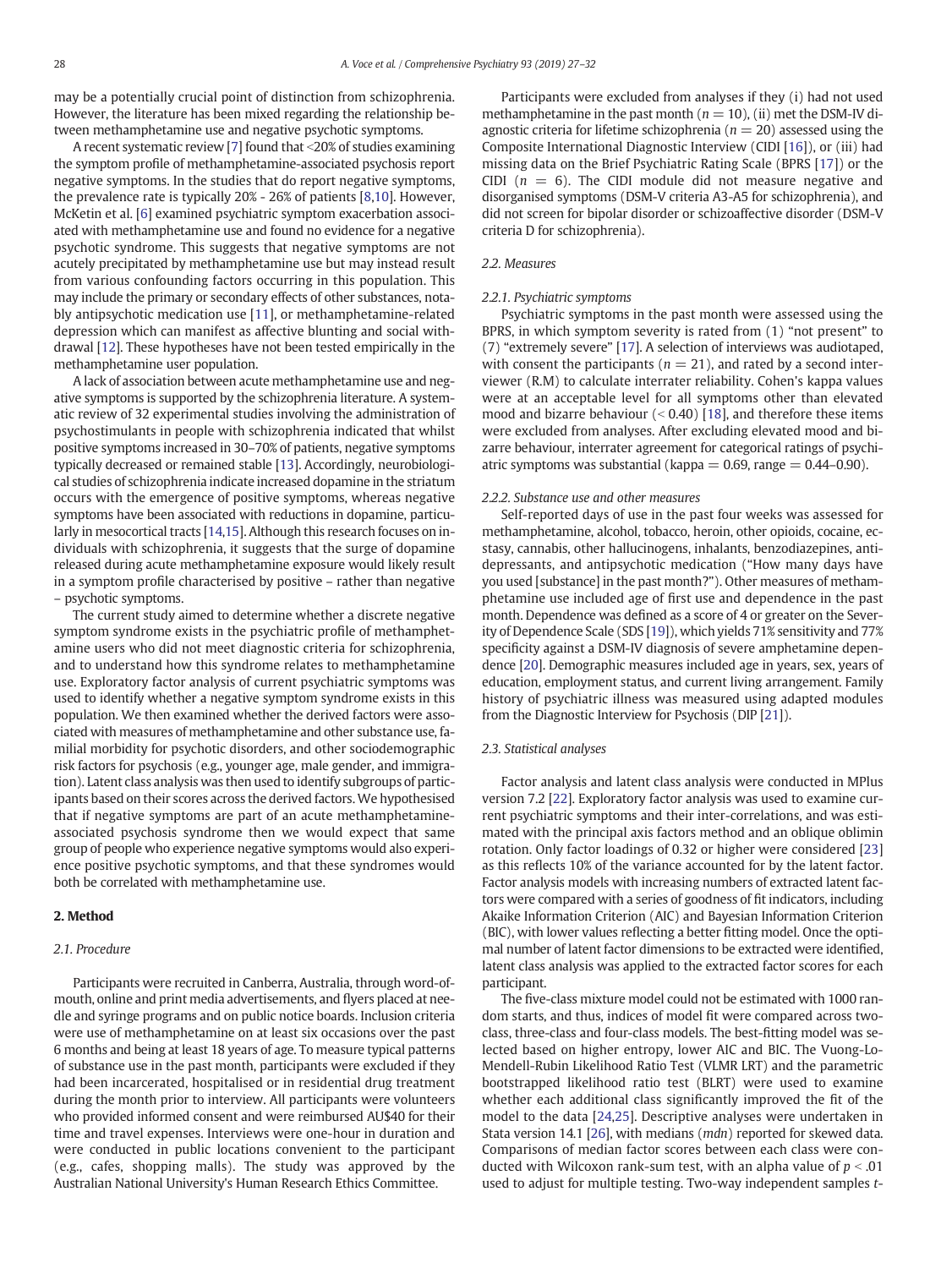tests (or Wilcoxon rank-sum test for skewed data) was used to compare factors between sample subgroups ( $p < .05$  considered statistically significant). Correlates between factor scores and continuous variables (i.e. age) were examined using Pearson's pairwise correlations for normally distributed data (or Spearman's rank correlation for skewed continuous data).

#### 3. Results

### 3.1. Sample characteristics

The sample consisted of 154 participants, with a median age of 39.4 years ( $SD = 10.1$ ). The majority were male ( $69\%$ ), unemployed (67%) and single (64%). The median age of first methamphetamine use was 19.3 years ( $SD = 7.1$ ) and participants had used for a median of 20.1 years ( $SD = 9.5$ ). The highest endorsements for primary route of methamphetamine administration in the past month were for injection (74%) and for smoking (20%). Participants had used methamphetamine on a median of 11.5 days (interquartile range  $=$  5–20) in the past month, and 42% were dependent on methamphetamine. Participants had used a median of 5 different drug classes ( $IQR = 4-6$ ) in the past month, most commonly tobacco (98%), cannabis (79%), alcohol (65%), benzodiazepines (51%), and heroin (48%). The most prevalent BPRS symptoms included anxiety (71%), depression (64%), hostility (52%), suspiciousness (36%), and self-neglect (34%), while relatively few participants reported disorientation (1%), motor retardation (1%), mannerisms and posturing (2%), or uncooperativeness (2%).

#### 3.2. Exploratory factor analysis

Indices of model fit were compared across one-, two-, three-, fourand five-factor models for the 22 BPRS items. The three-factor model reported the lowest BIC value and the two-factor solution reported the lowest AIC value (Supplementary Table 1). The three-factor model was selected as the most parsimonious factor model with the highest factor loadings (Table 1). Disorientation, self-neglect and uncooperativeness demonstrated poor discrimination between the factors and were excluded from the final three-factor solution. Disorientation failed to significantly load on any factor, self-neglect cross-loaded across factor two (0.59) and three (0.75); and uncooperativeness loaded moderately first (0.59) and the second factor (0.64).

The first identified factor encompassed grandiosity, unusual thought content, hallucinations, tension, conceptual disorganisation, hyperactivity, distractibility, excitement, and mannerisms (labelled 'positive/activation symptoms'). A second 'affective symptoms' factor comprised of depression, anxiety, suicidality, guilt, somatic concern, and hostility. The third 'negative symptoms' factor was characterised by blunted affect, emotional withdrawal, and motor retardation. Internal reliability for each factor ( $\alpha = 0.73$ –0.78) was at an acceptable level (Cortina, 1993). Positive-activation symptoms shared a moderate positive correlation with the affective symptoms ( $r = 0.41$ ,  $p \le 0.001$ ), and a large negative correlation with negative symptoms ( $r = -0.63$ ,  $p \le 0.001$ ). There was no statistically significant correlation between negative and affective symptoms ( $r = 0.04$ ,  $p = .591$ ). Inter-item correlations for each factor are provided in Supplementary Tables 2–4.

#### 3.3. Correlations between factors and substance use

Correlates of each factor are shown in [Table 2](#page-3-0). Scores on both the positive-activation and affective symptom dimensions were positively correlated with median days of methamphetamine use in the past month, as well as with median dependence score and median days of antipsychotic medication use [\(Table 2](#page-3-0)). Participants with a familial history of affective disorder scored higher on positive-activation symptoms and affective symptoms. Negative symptoms were positively correlated with days of heroin use and days of benzodiazepine use in the past

Exploratory factor analysis results.

|                                 | Factor 1:<br>Positive/activation Affect | Factor 2: | Factor 3:<br>Negative | Unadjusted<br>median<br>(interquartile |
|---------------------------------|-----------------------------------------|-----------|-----------------------|----------------------------------------|
|                                 |                                         |           |                       | range $)^a$                            |
| Factor correlations, r          |                                         |           |                       |                                        |
| $(p$ -value)                    |                                         |           |                       |                                        |
| Positive/activation             |                                         | 0.410     | $-0.630$              |                                        |
|                                 |                                         | (<0.001)  | (<0.001)              |                                        |
| Affect                          |                                         |           | 0.044                 |                                        |
|                                 |                                         |           | (0.591)               |                                        |
| Item loadings                   |                                         |           |                       |                                        |
| Grandiosity                     | 0.995                                   |           |                       | $1.0(1-1)$                             |
| Distractibility                 | 0.987                                   |           |                       | $1.0(1-1)$                             |
| Unusual thought                 | 0.980                                   | 0.455     |                       | $2.0(1-3)$                             |
| con.                            |                                         |           |                       |                                        |
| Suspiciousness                  | 0.918                                   | 0.653     |                       | $2.0(1-4)$                             |
| Hallucinations                  | 0.889                                   | 0.689     |                       | $2.0(1-3)$                             |
| Mannerisms                      | 0.861                                   | 0.449     |                       | $1.0(1-1)$                             |
| Conceptual disorg.              | 0.775                                   |           |                       | $1.0(1-1)$                             |
| Tension                         | 0.415                                   |           |                       | $1.0(1-2)$                             |
| Excitement                      | 0.412                                   |           |                       | $1.0(1-1)$                             |
| Hyperactivity                   | 0.395                                   |           |                       | $1.0(1-1)$                             |
| Suicidality                     |                                         | 0.998     |                       | $2.0(1-4)$                             |
| Anxiety                         |                                         | 0.996     |                       | $4.0(2-5)$                             |
| Depression                      |                                         | 0.995     |                       | $4.0(3-5)$                             |
| Guilt                           |                                         | 0.979     |                       | $1.0(1-3)$                             |
| Somatic concern                 |                                         | 0.953     |                       | $2.0(1-2.5)$                           |
| Hostility                       |                                         | 0.951     |                       | $3.0(2-5)$                             |
| <b>Blunted affect</b>           |                                         |           | 0.995                 | $1.0(1-2)$                             |
| Motor retardation               |                                         |           | 0.993                 | $1.0(1-1)$                             |
| Emotional with.                 |                                         |           | 0.989                 | $1.0(1-2)$                             |
| Disorientation                  |                                         |           |                       | $1.0(1-1)$                             |
| Self-neglect                    |                                         | 0.586     | 0.749                 | $2.0(1-4)$                             |
| Uncooperativeness               | 0.640                                   |           | 0.595                 | $1.0(1-2)$                             |
| Alpha reliability               | 0.79                                    | 0.73      | 0.77                  |                                        |
| Explained variance <sup>b</sup> | 0.35                                    | 0.25      | 0.21                  | $\overline{\phantom{0}}$               |

Note. Factor loadings below 0.30 have been suppressed. Unusual thought con. = Unusual thought content. Conceptual disorg.  $=$  Conceptual disorganisation. Emotional with.  $=$ Emotional withdrawal.

Median (IQR) for item across total sample.

 $<sup>b</sup>$  Cumulative explained variance = 0.81.</sup>

month. Affective symptoms were positively correlated with a median of drug classes used in the past month. Unemployed participants scored higher on the positive-activation symptoms, and female participants scored higher on affect.

#### 3.4. Latent class analysis

LCA was applied to factor scores to identify classes of participants who had similar scores across the positive-activation, affective and negative symptoms. Indices of model fit (BIC and AIC) across two, three and four-class models were compared. Likelihood ratio tests indicated that goodness-of-fit was significantly improved with each successive model ([Table 3\)](#page-3-0). Relative to the three-class model, the four-class model included a very small fourth class ( $n = 9$ ) which shared a largely overlapping symptom profile with the third class. The most parsimonious model was the three-class model [\(Fig. 1](#page-4-0), Supplementary Table 4), with adequate entropy (0.785) and low BIC/AIC. Class one (44%,  $n =$ 68) is referred to as the positive-symptom class and reported high positive-activation symptoms compared to class two ( $p \leq 0.001$ ) and three ( $p \le 0.001$ ). Class two (31%,  $n = 47$ ), referred to as the negativesymptom class, reported comparatively higher negative symptoms factor scores compared to class one ( $p \le 0.001$ ) and three ( $p \le 0.001$ ). Class three (38%,  $n = 25$ ) reported low scores on all three factors, and is thus referred to as the low-symptom class [\(Fig. 1](#page-4-0), Supplementary Table 4). All three classes had similar affective symptom scores. Participants in the negative-symptom class reported significantly more days of benzodiazepine use  $(z = -2.32, p = .020, mdn$  difference = 15.5 days), and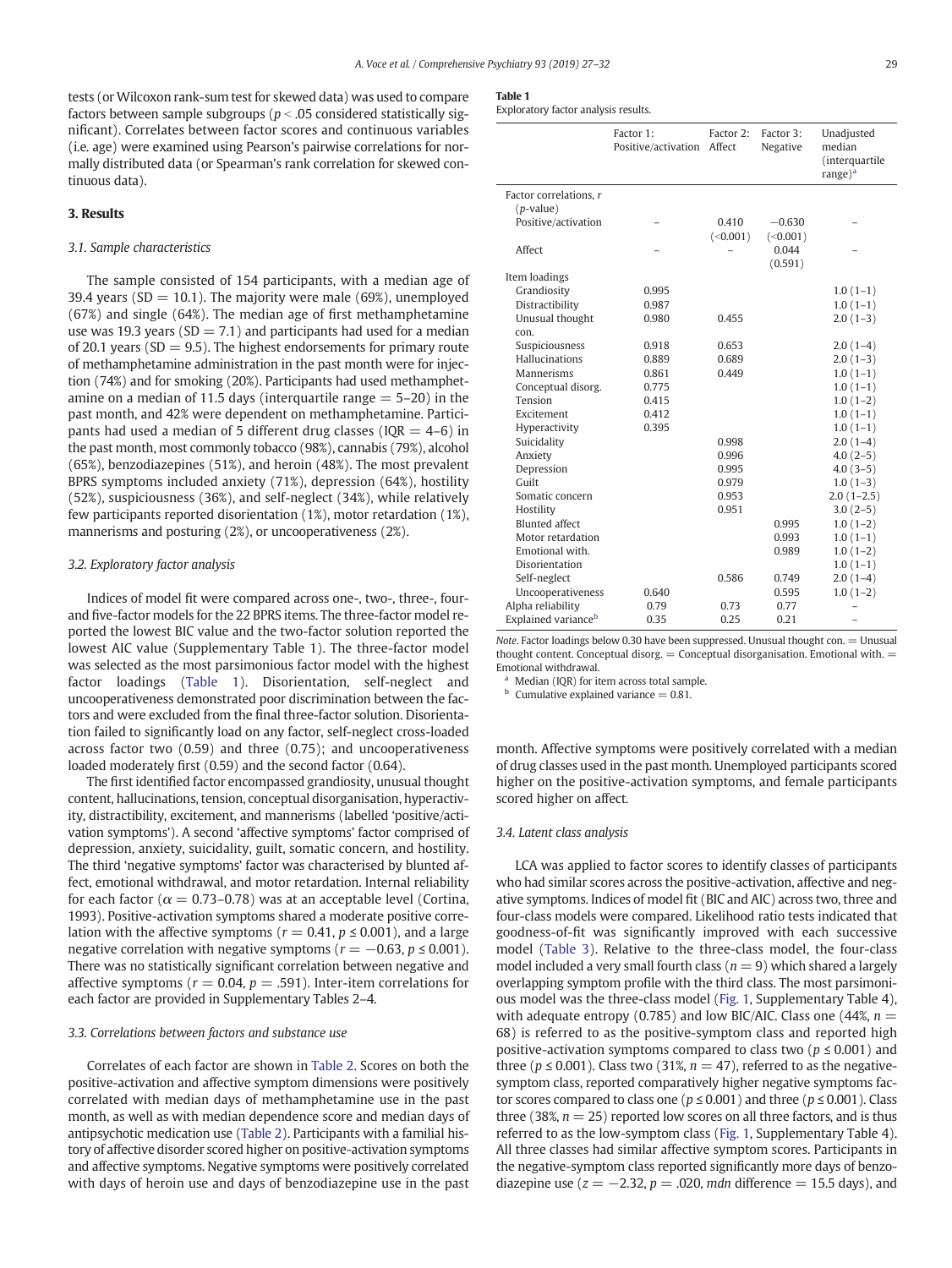<span id="page-3-0"></span>

| Table 2                                                                     |
|-----------------------------------------------------------------------------|
| Sociodemographic, drug use and psychiatric correlates of factor dimensions. |

|                                       | Positive-activation | Affect                | Negative               |
|---------------------------------------|---------------------|-----------------------|------------------------|
| Spearman's rank correlation (p        |                     |                       |                        |
| value)                                |                     |                       |                        |
| Age in years                          | 0.01(0.931)         | $-0.04$               | 0.023                  |
|                                       |                     | (0.593)               | (0.777)                |
| Years of education                    | $-0.01(0.861)$      | $-0.01$               | 0.004                  |
|                                       |                     | (0.903)               | (0.960)                |
| Age of first methamphetamine          | $-1.57(0.119)$      | $-1.54$               | 0.86                   |
| use                                   |                     | (0.126)               | (0.389)                |
| Years of methamphetamine use          | 0.07(0.366)         | $-0.01$               | $-0.02$                |
|                                       |                     | (0.948)               | (0.756)                |
| Wilcoxon rank-sum test value (p       |                     |                       |                        |
| value)                                |                     |                       |                        |
| Male sex                              | 1.20(0.231)         | 2.31                  | $-0.64$                |
| Currently unemployed                  | $2.12(0.035)^*$     | $(0.022)^{*}$<br>1.18 | (0.518)<br>0.24        |
|                                       |                     | (0.238)               | (0.806)                |
| Single and never married              | $-0.44(0.656)$      | $-0.13$               | 0.17                   |
|                                       |                     | (0.893)               | (0.862)                |
| Immigrant background                  | 0.36(0.717)         | 0.98                  | 0.01                   |
|                                       |                     | (0.325)               | (0.993)                |
| Family history of affective           | $1.97(0.050)^*$     | 3.29                  | 1.24                   |
| disorder                              |                     | $(0.001)^*$           | (0.217)                |
| Family history of schizophrenia       | $-1.57(0.119)$      | $-1.54$               | 0.86                   |
|                                       |                     | (0.126)               | (0.389)                |
| Substance use in past month, r        |                     |                       |                        |
| $(p-value)$                           |                     |                       |                        |
| Median SDS score                      | $0.24(0.003)^*$     | 0.41                  | $-0.05$                |
|                                       |                     | $(\leq 0.001)^*$      | (0.531)                |
| Days of methamphetamine               | $0.16(0.043)^*$     | 0.25                  | 0.001                  |
| use                                   |                     | $(0.002)^*$           | (0.995)                |
| Days of heroin use                    | $-0.30(0.004)^*$    | $-0.03$               | 0.24                   |
| Days of other opioid use <sup>a</sup> |                     | (0.753)<br>$-0.08$    | $(0.019)^*$            |
|                                       | $-0.10(0.408)$      |                       | $-0.15$                |
| Days of benzodiazepines use           | $-0.13(0.200)$      | (0.493)<br>0.114      | $(0.189)^{*}$<br>0.213 |
|                                       |                     | (0.270)               | $(0.037)^*$            |
| Days of alcohol use                   | $-0.10(0.328)$      | 0.11                  | 0.14                   |
|                                       |                     | (0.249)               | (0.135)                |
| Days of cannabis use                  | $-0.03(0.699)$      | 0.02                  | 0.03                   |
|                                       |                     | (0.860)               | (0.714)                |
| Days of antipsychotic use             | $0.18(0.031)^*$     | 0.15                  | 0.02                   |
|                                       |                     | (0.059)               | (0.772)                |
| Days of antidepressant use            | $-0.14(0.338)$      | $-0.06$               | 0.229                  |
|                                       |                     | (0.689)               | (0.118)                |
| Median number of drug                 | 0.02(0.756)         | 0.25                  | 0.08                   |
| classes used <sup>b</sup>             |                     | $(0.002)^*$           | (0.314)                |

<sup>a</sup> Other opioids includes methadone, morphine, and prescription pain killers.

<sup>b</sup> Drug classes includes methamphetamine, alcohol, tobacco, heroin, other opioids, cocaine, ecstasy, cannabis, other hallucinogens, inhalants, benzodiazepines, antidepressants, and antipsychotic medication.

 $p < .05$ .

Table 3

marginally more days of heroin use ( $z = -1.73$ ,  $p = .084$ , mdn difference  $= 7.0$  days) in the past month compared to the positivesymptom class. These two classes did not differ on days of methamphetamine use in the past month ( $z = -0.661$ ,  $p = .508$ , mdn difference = 2.0 days). A supplementary three-class latent model was conducted on the original 22 BPRS items (Table S6; Fig. S1).

| rapic J |                                                         |  |  |
|---------|---------------------------------------------------------|--|--|
|         | Criterion for model selection in latent class analysis. |  |  |

|                    | Two-class         | Three-class       | Four-class        |
|--------------------|-------------------|-------------------|-------------------|
| Entropy            | 0.869             | 0.785             | 0.817             |
| AIC/Adjusted BIC   | 1180/1179         | 1144/1142         | 1119/1117         |
| $BLRT(p-value)$    | $-614.8$ (<0.001) | $-580.1$ (<0.001) | $-558.2$ (<0.001) |
| VLMR LRT (p-value) | $-614.8(0.044)$   | $-580.1(0.031)$   | $-558.2(0.0202)$  |

Note. AIC = Akaike Information Criterion,  $BIC =$  Bayesian Information Criterion,  $BIRT =$ parametric bootstrapped likelihood ratio test, VLMR LRT = Vuong-Lo-Mendell-Rubin Likelihood Ratio Test.

#### 4. Discussion

We identified a negative symptom syndrome in methamphetamine users without a diagnosis of schizophrenia, which unlike the positiveactivation or affective symptoms, was not correlated with current methamphetamine use or related to familial risk for psychosis. These results suggest that negative symptoms are unlikely to be due to the direct effect of acute methamphetamine use. In addition, negative symptoms were reported by a subpopulation of methamphetamine users which differed from the subgroup of participants who experienced positive psychotic symptoms. This suggests that negative symptoms are not occurring within the same syndrome as methamphetamine-associated psychosis. The negative syndrome was not correlated with methamphetamine-related depression (i.e. the affect factor), nor was it related to the secondary side effects of antipsychotic medication. Several alternative explanations are considered below.

Negative symptoms may be a consequence of neurotoxic impairment in long-term methamphetamine users. Prolonged or heavy methamphetamine use impacts normal brain function and prompts changes in brain structure [\[27](#page-5-0),[28\]](#page-5-0), which in turn, may indirectly precipitate negative symptoms [\[14\]](#page-4-0). Longitudinal evidence into methamphetamine users indicates that negative symptoms become increasingly prominent as positive symptoms subside over time [\[29,30\]](#page-5-0). This 'residual state' is observed in other psychotic disorders [[31\]](#page-5-0). This explanation is not reflected in the current findings because negative symptoms were not associated with duration of methamphetamine use (in years) or frequency of methamphetamine use. Nonetheless, it would be informative for future longitudinal studies to assess whether these psychiatric factors alternate or interact over time, and whether negative symptoms may have prognostic utility in predicting clinical course and treatment response [32–[34\]](#page-5-0).

Alternatively, negative symptoms in the current sample may reflect a pre-existing neurobiological or genetic vulnerability found in some individuals, and these symptoms are antecedent to – rather than induced by – methamphetamine use. Although not tested directly, the selfmedication hypothesis [[35](#page-5-0)] suggests that people with premorbid negative symptoms [\[36](#page-5-0)] may subsequently use substances (such as methamphetamine) to temporarily alleviate the distress and suffering associated with these symptoms. People with negative symptoms may use methamphetamine to increase sociability and reduce blunted affect, and indeed, amphetamine does appear to obscure negative symptoms in experimental studies of schizophrenia [\[13](#page-4-0)]. A self-medication approach does not explain why individuals in the negative-symptoms class do not report positive symptoms. We would expect to these individuals to either report positive symptoms alone, with negative symptoms masked by methamphetamine use, or to manifest both negative and positive symptoms which vary based on fluctuating patterns of methamphetamine use over the past month.

Finally, negative symptoms measured in this study may be an artefact of polysubstance use. The current study found that the negative syndrome was positively correlated with days of heroin use and days of benzodiazepine use in the past month. Heroin and benzodiazepine use was common among the current sample, and this polysubstance use pattern is common among people who inject drugs [[37\]](#page-5-0). In contrast to the psychostimulant effects of methamphetamine, heroin and benzodiazepines are central nervous system depressants which produce reduced neurophysiological processing, impaired motor movements, and respiratory and cardiovascular depression [[38\]](#page-5-0). The intoxication effects of these depressant drugs correspond to the observed negative symptoms in the current study, including slowed movements and speech, social withdrawal, and blunted emotional expressiveness [\[39](#page-5-0)–41]. Our results align with a recent Canadian study of polysubstance users [\[42](#page-5-0)], in which frequency of opioid use was associated with emotional withdrawal, social withdrawal, and motor retardation, but was not associated with measures of positive psychotic symptoms. Likewise, the current study found that frequency of methamphetamine use was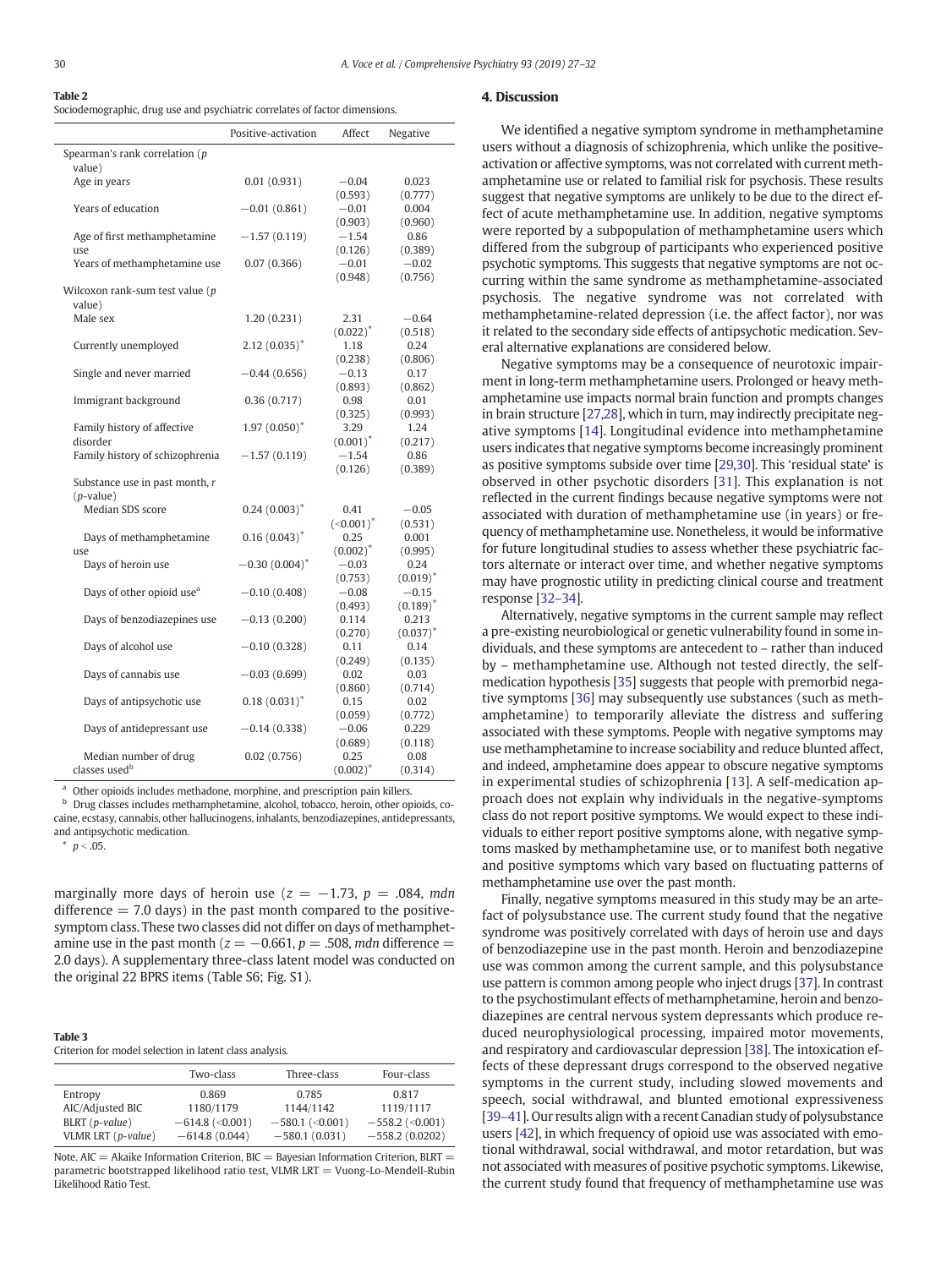<span id="page-4-0"></span>

Fig. 1. Median factor scores by class membership. Note. Median factor score coefficients for each dimension are zero for the total sample. Statistical comparison between latent classes is available in Supplementary Table 4.

associated with positive – but not negative – symptomology. Prospective longitudinal research is needed to explore a causal relationship between intoxication effects of depressant drugs and negative symptoms in methamphetamine users.

#### 4.1. Clinical implications

Overlooking the role of polysubstance use in the manifestation of negative symptoms may lead people with methamphetamineassociated psychotic symptoms to be misdiagnosed as having schizophrenia. A common clinical scenario may involve a patient who reports positive symptoms (i.e. delusions of persecution) precipitated by heavy methamphetamine use, as well as diminished emotional expression due to intermittent opioid use. Although these symptoms are substance-induced, such a patient would meet the symptom criteria for schizophrenia in presenting with both delusions and negative symptoms during a one-month period. Clinicians are often inclined to attribute psychotic symptoms to primary psychotic disorders rather than to substance use [\[43\]](#page-5-0), and such misdiagnosis may result in the inappropriate prescription of long-term antipsychotic medications [\[44\]](#page-5-0) rather than focusing on the management of substance use disorders. The findings of the current study support the need for clinicians to carefully assess each patient's drug history across all classes of substances, including licit prescription medications (such as benzodiazepines) to inform decisions about differential diagnoses. This would involve considering the number of drug types used, the timing and quantity of most recent use for each drug type, and recent changes in drug use patterns [\[45](#page-5-0)].

#### 4.2. Limitations

First, the CIDI Schizophrenia module [16[,46](#page-5-0)] did not include a measure of negative or disorganised psychotic symptoms [9], and therefore, some participants with a diagnosis of schizophrenia may not have been properly excluded have been captured in the negative-symptom class. Similarly, we did not screen for participants who met criteria for other primary psychotic disorders, such as bipolar disorder or schizoaffective disorder, who would report delusions or hallucinations that were not better explained by methamphetamine use (i.e. persisted for one month beyond intoxication). In the current study, these methamphetamine users would have been incorrectly identified as meeting the diagnostic criteria for SZ and confounded the symptoms profiles observed. Second, in recruiting from the community rather than clinical settings, the extracted factors may not generalise to methamphetamine users who require hospitalisation for more acute or complex psychotic symptomatology. Third, factor analysis typically requires a sample of at least 200 participants, and although this risk is reduced due to the high number of observed items and sufficient inter-item communality [\[47](#page-5-0)]. Finally, the current study could be strengthened with the use of a standardised tool to quantify drug use frequency in the past month, such as the Timeline Followback method [\[48\]](#page-5-0).

#### 4.3. Conclusions

We identified a negative symptom factor in people who use methamphetamine and who do not meet diagnostic criteria for schizophrenia. This negative syndrome was not correlated with methamphetamine use, and instead may be an artefact of depressant or sedative use. Overlooking the role of polysubstance use in people who use methamphetamine may have obfuscated diagnostic differences methamphetamine-associated psychosis and schizophrenia in prior research. Clinicians should carefully assess each patient's drug history to allow for greater accuracy when differentiating between methamphetamine-associated psychosis and schizophrenia in community settings.

#### Appendix A. Supplementary data

Supplementary data to this article can be found online at [https://doi.](https://doi.org/10.1016/j.comppsych.2019.06.002) [org/10.1016/j.comppsych.2019.06.002.](https://doi.org/10.1016/j.comppsych.2019.06.002)

#### References

- [1] [Bell D. The experimental reproduction of amphetamine psychosis. Arch Gen Psychi](http://refhub.elsevier.com/S0010-440X(19)30025-2/rf0005)[atry 1973;29:35](http://refhub.elsevier.com/S0010-440X(19)30025-2/rf0005)–40.
- [2] [Srisurapanont M, Arunpongpaisal S, Wada K, Marsden J, Ali R, Kongsakon R. Com](http://refhub.elsevier.com/S0010-440X(19)30025-2/rf0010)[parisons of methamphetamine psychotic and schizophrenic symptoms: a differen](http://refhub.elsevier.com/S0010-440X(19)30025-2/rf0010)[tial item functioning analysis. Prog Neuro-Psychopharmacol Biol Psychiatry 2001;](http://refhub.elsevier.com/S0010-440X(19)30025-2/rf0010) [35\(4\):959](http://refhub.elsevier.com/S0010-440X(19)30025-2/rf0010)–64.
- [3] [Angrist B, Gershon S. The phenomenology of experimentally induced amphetamine](http://refhub.elsevier.com/S0010-440X(19)30025-2/rf0015) [psychosis-preliminary observations. Biol Psychiatry 1970;2:95](http://refhub.elsevier.com/S0010-440X(19)30025-2/rf0015)–107.
- [4] [Jonsson L, Sjostrom K. A rating scale for evaluation of the clinical course and symp](http://refhub.elsevier.com/S0010-440X(19)30025-2/rf0020)[tomatology in amphetamine psychosis. Br J Psychiatry 1970;117:661](http://refhub.elsevier.com/S0010-440X(19)30025-2/rf0020)–5.
- [5] [Lecomte T, Mueser K, MacEwan W, Thorton A, Buchanan T, Bouchard V, et al. Predic](http://refhub.elsevier.com/S0010-440X(19)30025-2/rf0025)[tors of persistent psychotic symptoms in persons with methamphetamine abuse re](http://refhub.elsevier.com/S0010-440X(19)30025-2/rf0025)[ceiving psychiatric treatment. J Nerv Ment Dis 2013;201\(12\):1085](http://refhub.elsevier.com/S0010-440X(19)30025-2/rf0025)–9.
- [6] [McKetin R, Dawe S, Burns R, Hides L, Kavanagh D, Teesson M, et al. The pro](http://refhub.elsevier.com/S0010-440X(19)30025-2/rf0030)file of [psychiatric symptoms exacerbated by methamphetamine use. Drug Alcohol Depend](http://refhub.elsevier.com/S0010-440X(19)30025-2/rf0030) [2016;161:104](http://refhub.elsevier.com/S0010-440X(19)30025-2/rf0030)–9.
- [7] [Voce A, McKetin R, Calabria B, Burns R, Castle D. A systematic review of the symptom](http://refhub.elsevier.com/S0010-440X(19)30025-2/rf0035) profi[le and course of methamphetamine associated psychosis. Subst Use Misuse](http://refhub.elsevier.com/S0010-440X(19)30025-2/rf0035) [2019;54\(4\):549](http://refhub.elsevier.com/S0010-440X(19)30025-2/rf0035)–59.
- [8] [Srisurapanont M, Ali R, Marsden J, Sunga A, Wada K, Maristela M. Psychotic symp](http://refhub.elsevier.com/S0010-440X(19)30025-2/rf0040)[toms in methamphetamine psychotic in-patients. Int J Neuropsychopharmacol](http://refhub.elsevier.com/S0010-440X(19)30025-2/rf0040) [2003;6\(4\):347](http://refhub.elsevier.com/S0010-440X(19)30025-2/rf0040)–52.
- [American Psychiatric Association. Diagnostic and statistical manual of mental disor](http://refhub.elsevier.com/S0010-440X(19)30025-2/rf0045)ders, fi[ve edition. Arlington, VA: American Psychiatric Association; 2013.](http://refhub.elsevier.com/S0010-440X(19)30025-2/rf0045)
- [10] [Ali R, Marsden J, Srisurapanont M, Sunga A, Baigent M, Monteiro M. Methamphet](http://refhub.elsevier.com/S0010-440X(19)30025-2/rf0050)[amine psychosis in Australia, Philippines, and Thailand: recommendations for](http://refhub.elsevier.com/S0010-440X(19)30025-2/rf0050) [acute care and clinical inpatient management. Addict Disord Treat 2010;9:143](http://refhub.elsevier.com/S0010-440X(19)30025-2/rf0050)–9.
- [11] [Scigliano G, Ronchetti G. Antipsychotic-induced metabolic and cardiovascular side](http://refhub.elsevier.com/S0010-440X(19)30025-2/rf0055) [effects in schizophrenia: a novel mechanistic hypothesis. CNS Drugs 2013;27:](http://refhub.elsevier.com/S0010-440X(19)30025-2/rf0055) [249](http://refhub.elsevier.com/S0010-440X(19)30025-2/rf0055)–57.
- [12] [Sax K, Strakowski S, Keck P, Upadhyaya V, West S, McElroy S. Relationships among](http://refhub.elsevier.com/S0010-440X(19)30025-2/rf0060) [negative, positive, and depressive symptoms in schizophrenia and psychotic depres](http://refhub.elsevier.com/S0010-440X(19)30025-2/rf0060)[sion. Br J Psychiatry 1996;168\(1\):68](http://refhub.elsevier.com/S0010-440X(19)30025-2/rf0060)–71.
- [Curran C, Byrappa N, McBride A. Stimulant psychosis: systematic review. Br J Psychi](http://refhub.elsevier.com/S0010-440X(19)30025-2/rf0065)[atry 2004;185:196](http://refhub.elsevier.com/S0010-440X(19)30025-2/rf0065)–204.
- [14] [Castle D, Buckley P. Schizophrenia, 2nd edition. Oxford: Oxford University Press;](http://refhub.elsevier.com/S0010-440X(19)30025-2/rf0070) [2015.](http://refhub.elsevier.com/S0010-440X(19)30025-2/rf0070)
- [15] [Maia T, Frank M. An integrative perspective on the role of dopamine in schizophre](http://refhub.elsevier.com/S0010-440X(19)30025-2/rf0075)[nia. Biol Psychiatry 2017;81:52](http://refhub.elsevier.com/S0010-440X(19)30025-2/rf0075)–66.
- [16] [Andrews G, Peters L. The psychometric properties of the Composite International Di](http://refhub.elsevier.com/S0010-440X(19)30025-2/rf0080)[agnostic Interview. Soc Psychiatry Psychiatr Epidemiol 1998;33:80](http://refhub.elsevier.com/S0010-440X(19)30025-2/rf0080)–8.
- [17] [Lukoff D, Nuechterlein K, Ventura J. Manual for the expanded brief psychiatric rating](http://refhub.elsevier.com/S0010-440X(19)30025-2/rf0085) [scale. Schizophr Bull 1986;12:594](http://refhub.elsevier.com/S0010-440X(19)30025-2/rf0085)–602.
- [18] [Landis J, Koch G. The measurement of observer agreement for categorical data. Bio](http://refhub.elsevier.com/S0010-440X(19)30025-2/rf0090)[metrics 1977;33:159](http://refhub.elsevier.com/S0010-440X(19)30025-2/rf0090)–74.
- [19] Gossop M, Darke S, Griffi[ths P, Hando J, Powis B, Hall W, et al. The Severity of Depen](http://refhub.elsevier.com/S0010-440X(19)30025-2/rf0095)[dence Scale \(SDS\) in English and Australian samples of heroin, cocaine and amphet](http://refhub.elsevier.com/S0010-440X(19)30025-2/rf0095)[amine users. Addiction 1995;90:607](http://refhub.elsevier.com/S0010-440X(19)30025-2/rf0095)–14.
- [20] [Topp L, Mattick R. Choosing a cut-off on the Severity of Dependence Scale \(SDS\) for](http://refhub.elsevier.com/S0010-440X(19)30025-2/rf0100) [amphetamine users. Addiction 1997;92:157](http://refhub.elsevier.com/S0010-440X(19)30025-2/rf0100)–67.